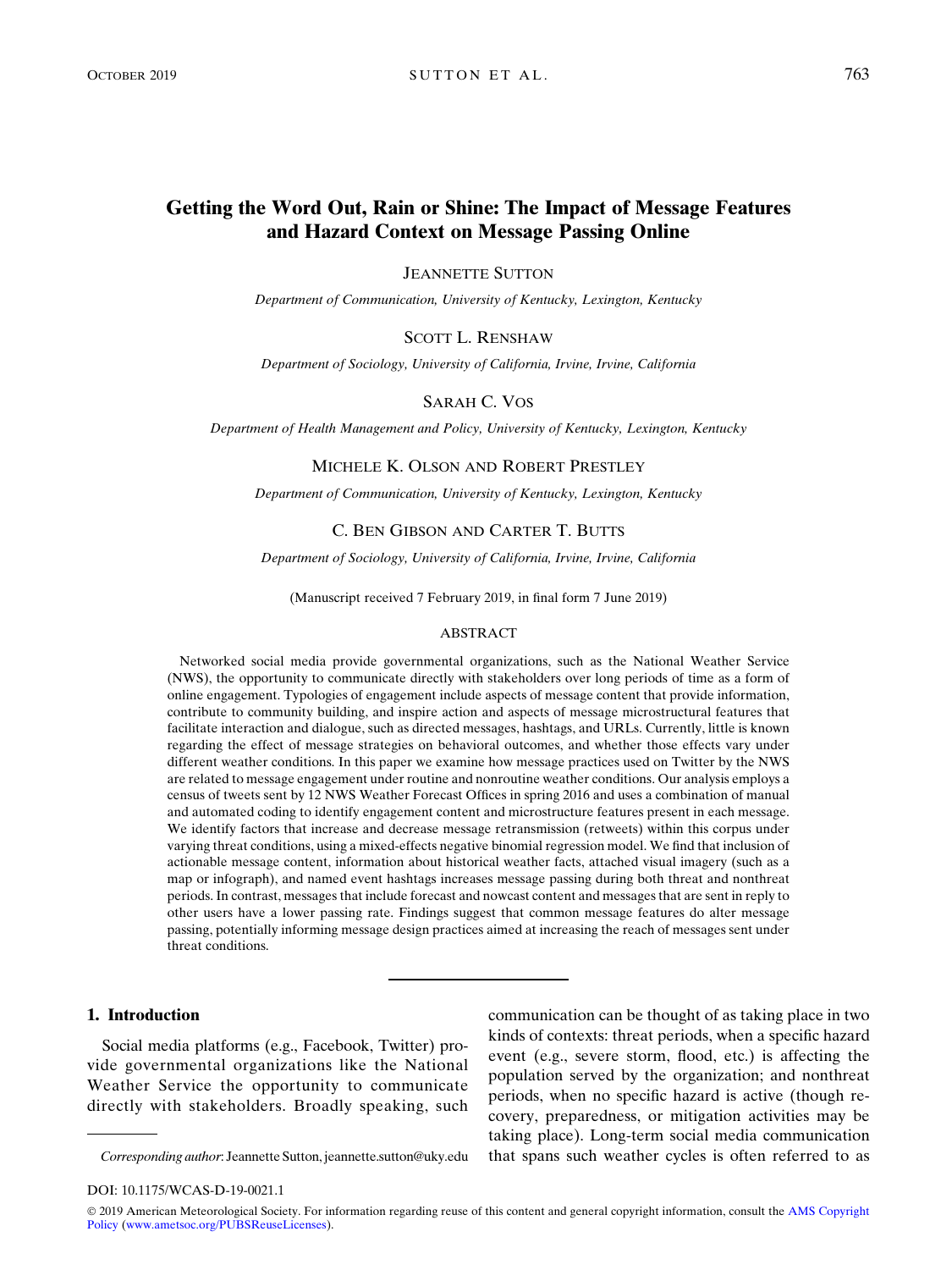engagement, as the goal of this communication is to build trust and create relationships [\(Lovejoy and Saxton](#page-12-0) [2012\)](#page-12-0) rather than simply to convey information regarding a specific event. For science-based organizations like the National Weather Service, building trust and creating relationships may be particularly important as these organizations are mandated to warn people of hazardous events and encourage them to take protective action. When a hazardous event does occur, engagement may affect the effectiveness of eventspecific communication. For instance, preexisting trust relationships influence how people respond to messages, in particular the extent to which they follow message recommendations ([Wachinger et al. 2013\)](#page-13-0). Although much has been written about using social media for stakeholder engagement, especially in the public relations literature ([Dhanesh 2017\)](#page-12-1), most research to date has been focused on attempting to catalog and create typologies of messages employed ([Olson et al. 2019;](#page-12-2) [Lee and VanDyke 2015](#page-12-3); [Lovejoy](#page-12-0) [and Saxton 2012](#page-12-0)). This work has demonstrated that consistent strategies—implicit or explicit—are frequently employed by communicators seeking to engage their audiences, raising the question of how well such strategies work in practice. Evaluating the degree to which engagement strategies result in realized stakeholder engagement using behavioral measures from social media has thus emerged as a new and largely untapped area for research (for a notable exception, see [Saxton](#page-12-4) [and Waters 2014\)](#page-12-4).

When individuals interact with messages on social media, individual platforms facilitate a variety of interactions, or impressions, that indicate engagement with a message. Users can typically ''like'' messages, comment on messages, and pass messages on using platformspecific buttons like ''retweeting'' on Twitter and "sharing" on Facebook. Of these behavioral actions, message passing has attracted the most scholarly and practical interest ([Suh et al. 2010\)](#page-13-1). This behavior not only indicates attention to messages, suggesting that they are salient to the audience, it also spreads messages beyond their original group of recipients, increasing exposure. Message passing has been examined in the context of daily communication by nonprofit organizations [\(Bail 2016;](#page-12-5) [Saxton and Waters 2014\)](#page-12-4) and in the context of official communication during hazardous events [\(Sutton et al. 2015;](#page-13-2) [Vos et al. 2018](#page-13-3)). However, to our knowledge, no research has analyzed how organizational engagement message practices influence message passing for science-based government organizations like the National Weather Service and how that differs over time, particularly between periods of threat and nonthreat.

Although research has established that people turn to social media for information when disaster threatens ([Fraustino et al. 2012](#page-12-6)) and that certain message strategies are more effective for initiating retweeting during the threat period [\(Sutton et al. 2015](#page-13-2); [Vos et al. 2018](#page-13-3)), little research that we know of has examined message passing during nonthreat periods for science-based organizations. In other words, researchers have yet to examine how the engagement strategies that organizations like the National Weather Service use on social media influence message passing during nonthreat periods and whether this communication pattern differs during threat periods. In this paper, we build on existing research that examines message passing in the context of threat ([Sutton et al. 2015;](#page-13-2) [Vos et al. 2018\)](#page-13-3) and message passing in the context of everyday communication by nonprofit organizations ([Bail 2016;](#page-12-5) [Saxton and](#page-12-4) [Waters 2014](#page-12-4)) in order to analyze message passing by a science-based organization during threat and nonthreat periods. In particular, we draw on the results of a previous content analysis of media engagement communication on Twitter by National Weather Service forecasting offices ([Olson et al. 2019\)](#page-12-2) in order to model how the engagement strategies used by these offices effect message passing during threat and nonthreat periods.

## a. Engagement on social media

Although engagement has long been identified as a goal of organizational communication on social media, both scholars and practitioners have struggled to define what engagement on social media means ([Dhanesh](#page-12-1) [2017\)](#page-12-1). Early research focused on the potential for social media to facilitate engagement using two-way or dialogic communication ([Taylor and Kent 2014\)](#page-13-4). This research tended to criticize organizations that did not direct messages to individual users or mention users in their messages as these types of dialogic interactions were considered superior to one-way information dissemination (e.g., [Lovejoy et al. 2012\)](#page-12-7). However, more recent research conceptualizes social media engagement as a continuum, where interactive communication is but one aspect of engagement [\(Dhanesh 2017](#page-12-1)). Engagement is the practice of carrying on long-term communication with an audience with the purpose of building relationships, establishing trust, and facilitating mutual understanding between an organization and its publics. Under this conceptualization, social media engagement strategies are specific approaches to carrying out long-term communication (i.e., communication that extends beyond any single interaction or event) and includes all communicative acts made by an organization, and thus it can be operationalized as the interactive elements facilitated by the platform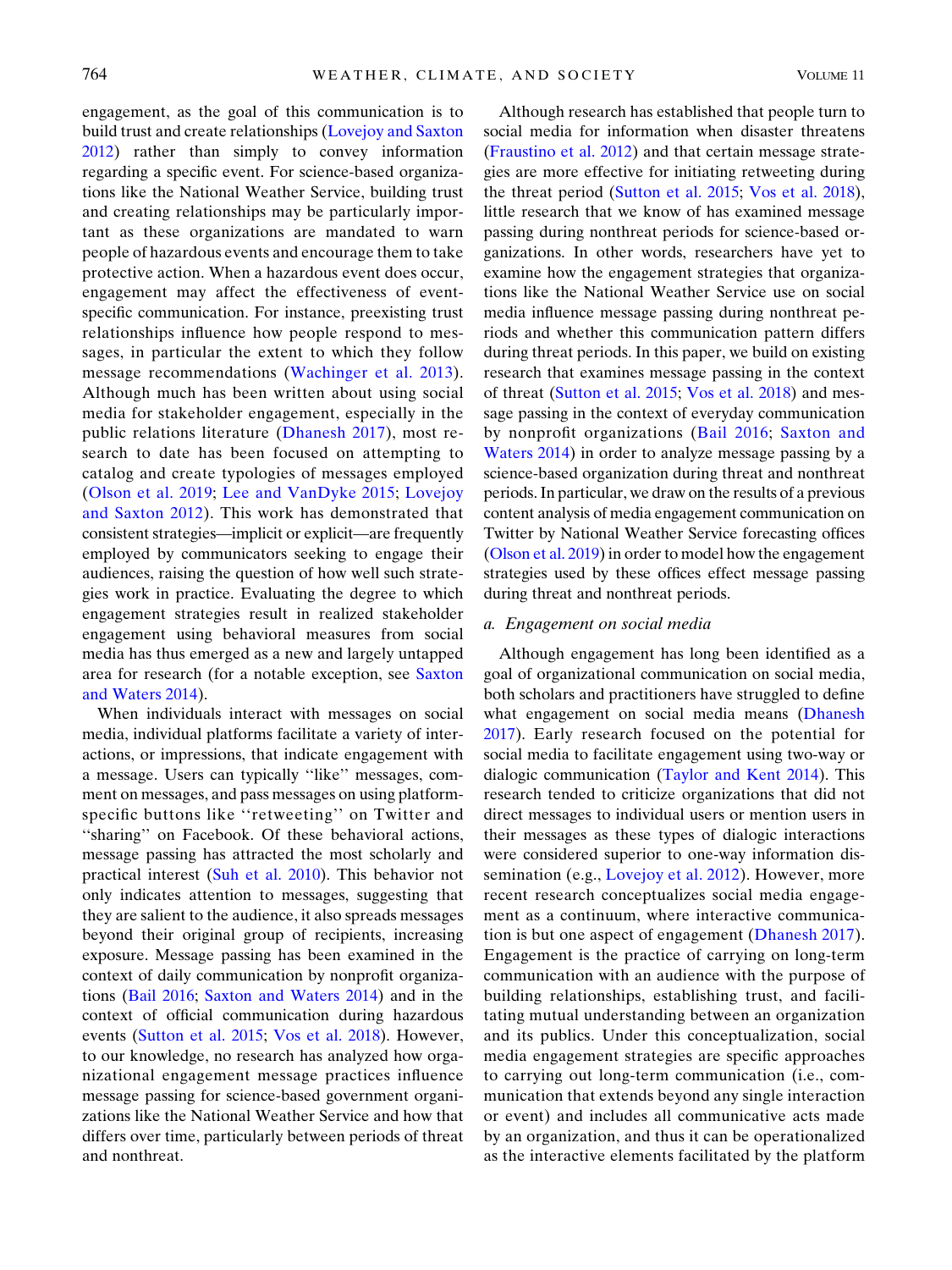[i.e., communicating directly to a user, using a hashtag (#), or including a hyperlink] as well as the content of the messages sent. This conceptualization recognizes the sharing of content as an engagement strategy, acknowledging the experimental research that suggests that individuals respond to useful social media content from organizations in a way that builds a relationship [\(Watkins 2017](#page-13-5)); for a more in-depth discussion of engagement on social media, see [Olson et al. \(2019\)](#page-12-2) and [Dhanesh \(2017\)](#page-12-1).

An examination of social media communication on Twitter by 12 National Weather Service Weather Forecast Offices (WFOs) found that these offices systematically employed both message content and interactive elements to engage stakeholders [\(Olson et al.](#page-12-2) [2019\)](#page-12-2). Content posted to Twitter by the WFOs included general information (weather forecasts, current conditions, and weather facts), information related to notable weather events, referred to as ''weather products'' (e.g., watch, warning, advisory), and community-building information. Notably, only a small proportion of messages included recommended actions (e.g., messages that instructed people to take an action, such as share pictures, attend a spotter class, or take protective action). Interactive features used by the offices included replying directly to users or mentioning them in the text of the tweet (using @username); retweeting messages sent by other users; attaching an image, GIF, or video file to a message; using a keyword hashtag (e.g., #wx, meaning weather) to indicate message topic; including a hyperlink to direct users to additional information; indicating emphasis with an exclamation point; and posing questions.

Results from the study indicated that offices used different practices during threat periods (as indicated by active warning or watch periods) than they did in nonthreat periods ([Olson et al. 2019\)](#page-12-2). During nonthreat periods, messages included community building, weather facts, and action content more often. Messages during this time period were also more likely to include hyperlinks, questions, exclamation points, images, and @mentions. During threat periods, the inclusion of nowcast and weather product information increased as did the use of direct replies. However, this study did not examine whether these strategies influenced user engagement with messages, as measured by message passing, and whether user engagement varied between threat and nonthreat periods.

#### b. Engagement strategies and message passing

Most of the research examining the relationship between messages and message passing has been conducted in the context of hazardous events, when public attention focuses on an issue (e.g., [Sutton et al. 2015](#page-13-2)), likely contributing to increased message passing. Based on the findings from seven case studies, [Vos et al. \(2018\)](#page-13-3) proposed the Risk Communication on Social Media (RCSM) framework, which draws on theories of diffusion that explain how new information, skills, or production methods, spread across populations over time and how quickly they are adopted [\(Rogers 2003;](#page-12-8) [Spitzberg 2014\)](#page-13-6). The RCSM identifies several key factors that influence message passing. These factors include the design of the message itself (content and interactive features), the characteristics of the account sending the message, the network of followers associated with the account, and the salience of the message topic at the time the message was sent. Of the four factors that influence message passing, two factors can be easily manipulated by communicators at organizations like the National Weather Service: the characteristics of posted messages, and the time at which messages are posted. For instance, messages that are timed such that they coincide with, or are proximate to, salient events to which they refer (e.g., a severe storm) may receive more attention than those posted at other times, and messages posted during periods of high social media use (e.g., midday, midweek) may be passed on more readily than those posted during periods of low social media use (e.g., very early morning on Sunday in the United States). Likewise, appropriate choices of message style and content can lead to increased salience and greater retransmission probability, while other choices may result in messages that receive less attention.

The results from these previous studies suggest that certain types of content result in more public attention to messages during imminent threat periods, that is, when a threat is urgent and hazardous, as measured by message passing. In particular, messages that contain information about the severity of a threat (i.e., hazard information) and messages that contain action information or information that instructs people about how to respond to a threat (i.e., guidance or advisory messages) were passed on at a higher rate than messages that did not contain this information. In terms of message features that facilitate interaction, described as ''microstructure'' ([Sutton et al. 2014](#page-13-7)), messages that contain media files are passed on more often [\(Vos](#page-13-3) [et al. 2018\)](#page-13-3). Using a #keyword hashtag also usually increases message passing, although not always [\(Vos](#page-13-3) [et al. 2018](#page-13-3)). However, some microstructure features such as @mentioning another user or @replying directly to message signify a narrowing of the audience for the message, consistently decreasing message passing ([Sutton et al. 2015\)](#page-13-2). This effect is an example of the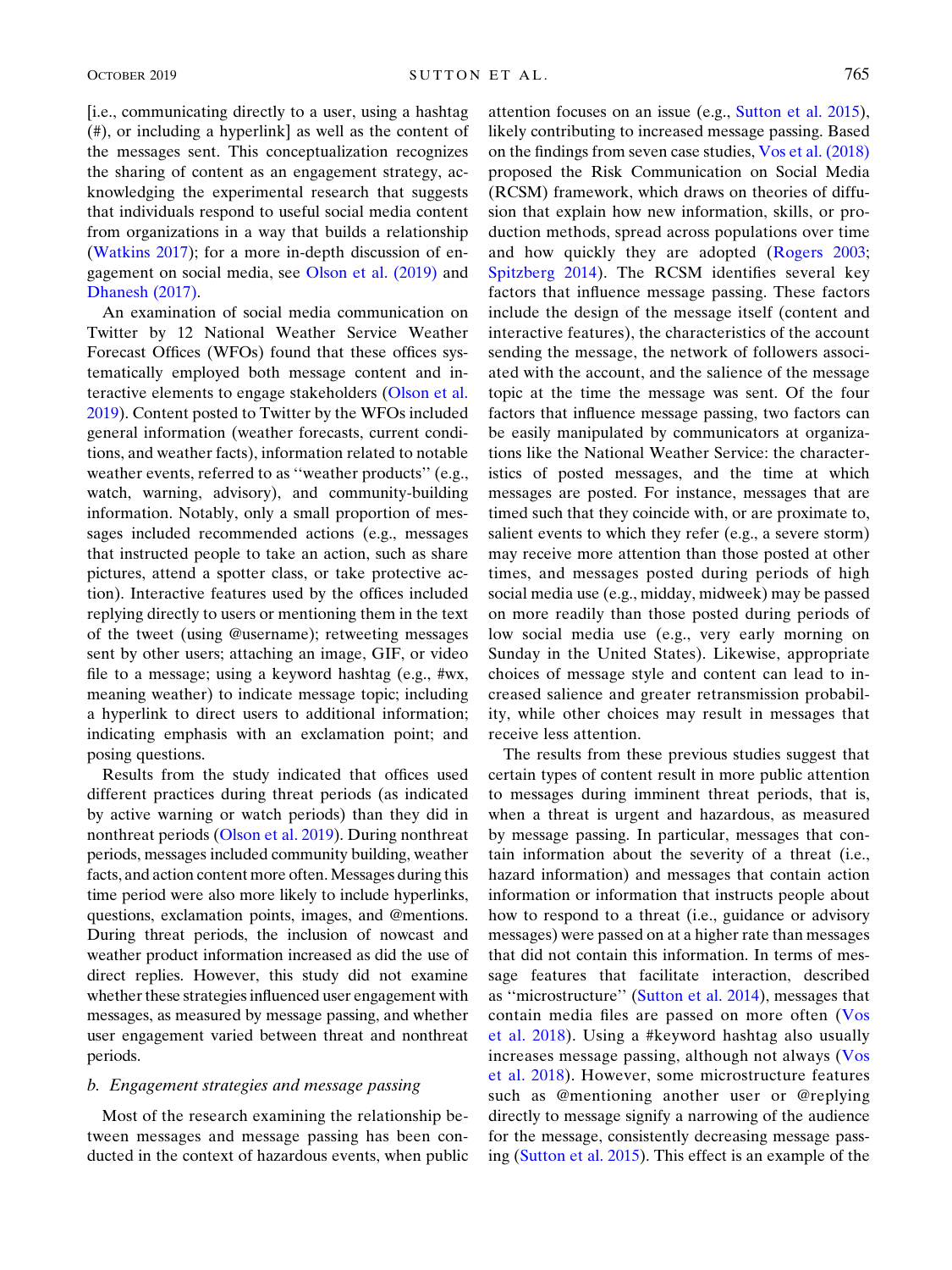classic observation that information seen as being more broadly relevant to others (e.g., as opposed to being part of a narrower conversation) is more likely to be passed on ([Allport and Postman 1947\)](#page-12-9).

The research on message passing under normal conditions by nonprofit organizations using other social media platforms suggest a similar pattern ([Bail 2016;](#page-12-5) [Saxton and Waters 2014](#page-12-4)), in that content and structural elements influence message passing. For example, one study that examined message passing using Facebook messages posted by large nonprofits [\(Saxton and Waters](#page-12-4) [2014\)](#page-12-4) found that certain types of content (fundraising and event messages) decreased message passing compared to informational messages. Another study, which examined message passing on Facebook in the context of autism organizations, found that emotional language and unique word choices increased message passing ([Bail 2016\)](#page-12-5). Both studies found that including an image or visual (an audiovisual in the autism study and a picture in the large nonprofit study) significantly increased message passing.

This previous research suggests that message microstructure and content choices influence message passing in both threat and nonthreat periods. However, it is unclear how specific engagement strategies used by the National Weather Service influence message passing during normal, nonthreat conditions and whether this pattern changes when bad weather is approaching. In this paper, we seek to answer the following two research questions:

- RQ1: How do engagement strategies influence message passing during nonthreat periods?
- RQ2: Does the effectiveness of these strategies, as measured by message passing, change during threat periods?

#### 2. Methods

To model how message content and microstructure influence message passing during threat and nonthreat periods, we construct a model from data analyzed as part of a previous study on media engagement on Twitter, described above [\(Olson et al. 2019\)](#page-12-2). Content analysis was conducted on Twitter messages sent by the accounts of 12 NWS WFOs to identify engagement practices used in threat and nonthreat periods. WFOs were selected using a stratified sample that varied by geographic region, population served (urban or rural), and weather phenomena common to those areas and time of year. While not all examples of extreme weather (e.g., hurricane or blizzard) occurred during our study period, several regularly occurring

seasonal threats (including flooding and severe thunderstorms) are included and represent widely experienced weather perturbations. The selected offices were located in Anchorage, Alaska; Boston, Massachusetts; Fort Worth, Texas; Grand Forks, North Dakota; Honolulu, Hawaii; Jackson, Kentucky; Miami, Florida; Norman, Oklahoma; Pueblo, Colorado; Sacramento, California; Seattle, Washington; Charleston, South Carolina.

A total of 10 705 tweets were collected from a threemonth period (April–June 2016) using the Twitter Representational State Transfer (REST) API, constituting a census of messages posted by these accounts during the period. For this analysis, we excluded any messages that were retweets or messages that had originated with another account and had been passed on by the account of interest, leaving 9861 messages for analysis. On average, each account produced 821 messages during the study period, with @NWSHonolulu producing the least (62) and @NWSNorman producing the most (2053). Our analysis (as described below) examines the relationship of a variety of message and contextual features to the rate at which these messages are retweeted, while controlling for account-level and other contextual differences.

# a. Content analysis

A combination of manual and automated coding strategies were used for the message content analysis (for a more in-depth discussion, see [Olson et al. 2019](#page-12-2)). Messages were first coded for whether they were sent during a threat period. Messages sent during a threat period were conceptualized as those disseminated during a time period when the WFO sending the message was also under an active advisory, watch, or warning. Threat time periods were identified by drawing on the Iowa Environmental Mesonet (IEM) NWS products database ([Iowa State University 2019\)](#page-12-10).

## 1) MANUAL CODING

Messages were manually coded for engagement strategies related to content (see [Table 1](#page-4-0); [Olson et al.](#page-12-2) [2019\)](#page-12-2). These codes drew on previous research on engagement in the public relations literature ([Lovejoy](#page-12-0) [and Saxton 2012;](#page-12-0) [Lovejoy et al. 2012\)](#page-12-7) and research on message passing in the context of threat ([Sutton et al.](#page-13-2) [2015;](#page-13-2) [Vos et al. 2018\)](#page-13-3). The messages were coded by two coders. Intercoder reliability was assessed at the beginning and midpoint of the process, using a subset of the data; reliability was high in both cases (Krippendorff's alpha  $\geq 0.8$ ; [Krippendorff 2011\)](#page-12-11). Operational definitions for codes, reliability measures, descriptive information, and examples are provided in [Table 1](#page-4-0).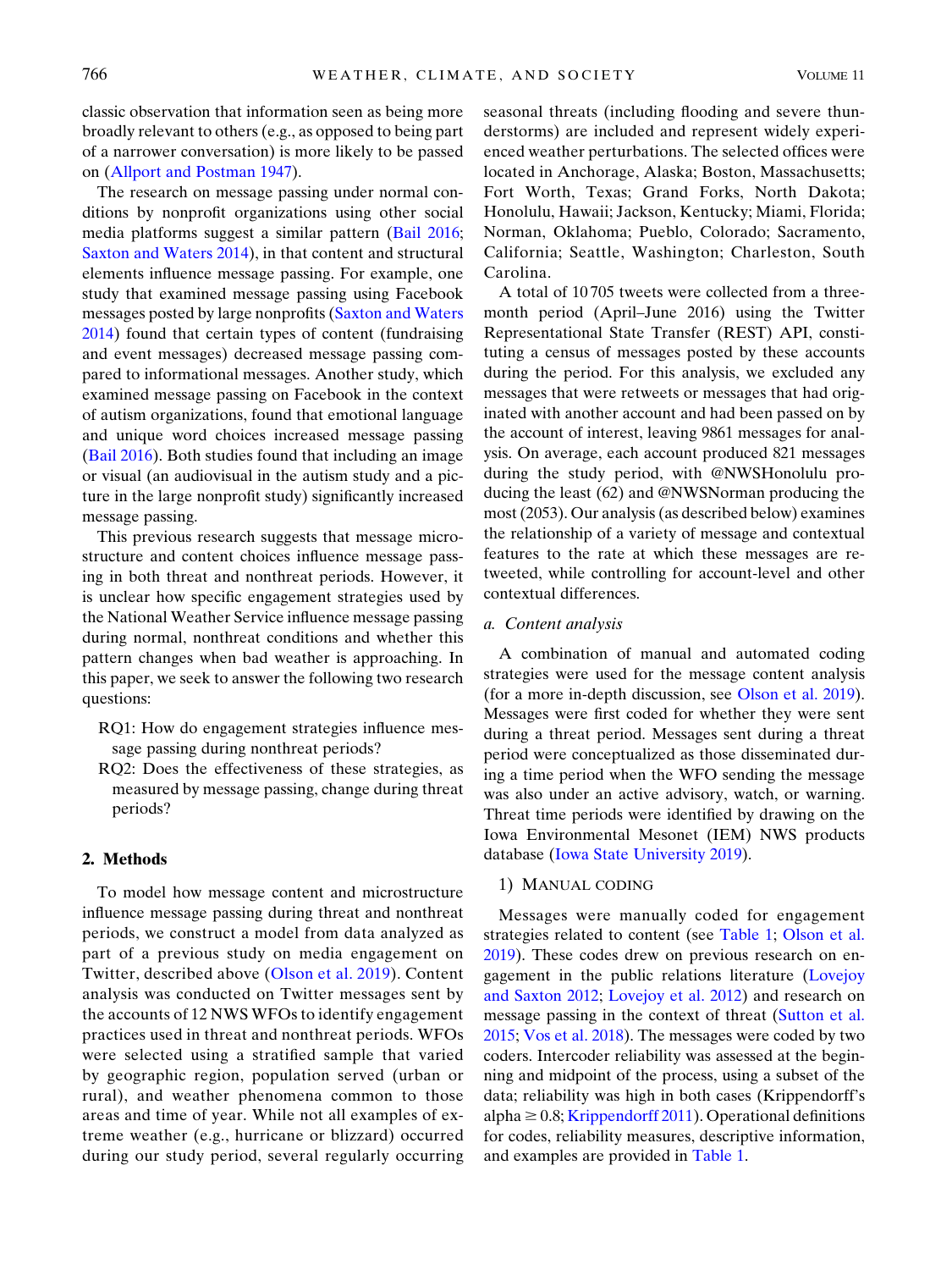TABLE 1. Operational definitions, codes, and reliability measures for manual content coding. ICR is intercoder reliability.

<span id="page-4-0"></span>

| Category            | Definition                                                                                                                                                                                                                                                                                                                                                     | Example messages                                                                                                                                              | ICR <sub>1</sub> | ICR <sub>2</sub> |
|---------------------|----------------------------------------------------------------------------------------------------------------------------------------------------------------------------------------------------------------------------------------------------------------------------------------------------------------------------------------------------------------|---------------------------------------------------------------------------------------------------------------------------------------------------------------|------------------|------------------|
| Weather information | A message whose purpose is solely to<br>inform of past, current, or future<br>weather, without any secondary agenda<br>such as community building. Weather<br>information is an overarching category,<br>with forecast, nowcast, weather facts,<br>and weather products as subcategories.                                                                      |                                                                                                                                                               | 0.83             | 0.99             |
| Forecast            | Messages that contain future predictions<br>about the weather/weather conditions                                                                                                                                                                                                                                                                               | Windy/dry/ $\&$ warm wx will raise the<br>#fire weather threat across western<br>N TX Tues/Wed. #txwx #abilenwx<br>#dfwwx #texoma https://t.co/<br>7oZt4Sti0H | 0.89             | 0.94             |
| Nowcast             | Messages that inform of or discuss current<br>or ongoing weather conditions                                                                                                                                                                                                                                                                                    | 637 p.m. Radar: 2 storms still<br>producing dangerous hail across<br>North Texas. Moving east and<br>southeast #dfwwx #txwx https://t.co/<br>8OY2BDu9a7       | 0.93             | 0.84             |
| Weather facts       | Messages that inform of or discuss<br>weather information that do not look<br>to the future or discuss current<br>conditions. This includes historical<br>weather data, observed weather data,<br>fun weather facts, discussion of<br>historical weather events, and statistics<br>for weather hazards.                                                        | 8 years ago today, an EF-2 tornado hit<br>Wayne county, heavily damaging or<br>destroying nearly 40 structures.<br>https://t.co/QbqLJBh5Qy                    | 0.86             | 0.91             |
| Weather products    | Messages that inform of the issuance,<br>continuation/renewal, or cancellation<br>of products disseminated by the NWS<br>WFOs, SPC, NHC, or CPC. Includes<br>"local products," which are nonofficial<br>products that are issued consistently by<br>an office in tweets with no other<br>information (such as daily weather<br>briefings and weather stories). | RT @NWSSevereTstorm: Severe<br>Thunderstorm Warning including<br>Belle Glade FL, Lake Harbor FL,<br>South Bay FL until 6:00 p.m. EDT<br>https://t.co/         | 0.91             | 0.94             |
| Action              | Messages that tell people to do something<br>or to take an action. Includes<br>imperative words/sentences                                                                                                                                                                                                                                                      | If you receive a Wireless<br>#EmergencyAlert, take action and<br>check local media: https://t.co/<br>kBp606akjf. #HurricanePrep                               | 0.92             | 0.94             |
| Community-building  | Similar to Lovejoy and Saxton's (2012)<br>"community building," used to<br>strengthen ties to online community.<br>May not have an intent or agenda of<br>trying to get a response or a reply                                                                                                                                                                  | If you have pics or video of tornadoes,<br>hail and/or damage that you're<br>willing to share with us send them to<br>sr-oun.spotter@noaa.gov. Thx!           | 0.83             | 0.84             |

## 2) AUTOMATED CODING

Computer-automated methods were used to automatically annotate microstructural features of messages that facilitate interaction. Only features that could be automatically and unambiguously identified were coded in this manner. These included the presence of media attachments (pictures, videos, or gifs), hyperlinks, mentions of other users (@username) or direct replies to other users (messages that begin @username), and messages that included a hashtag (#). Sentence structure was also automatically coded for the presence of a question mark (?) or exclamation point (!).

# 3) HASHTAG CATEGORIZATION

Past work in this area has focused on the use of hashtags in official communication during and around the time of specific, high-impact hazard events ([Starbird](#page-13-8) [and Palen 2012](#page-13-8); [Sutton et al. 2015;](#page-13-2) [Vos et al. 2018](#page-13-3)). In these cases the use of a hashtag in a message, which was found to be one of the largest contributors to message retransmission ([Suh et al. 2010\)](#page-13-1) and was motivated by the need to create a virtual ''channel'' through which members of the public could obtain current information regarding a fast-changing event of substantial general interest. In the present context, however, most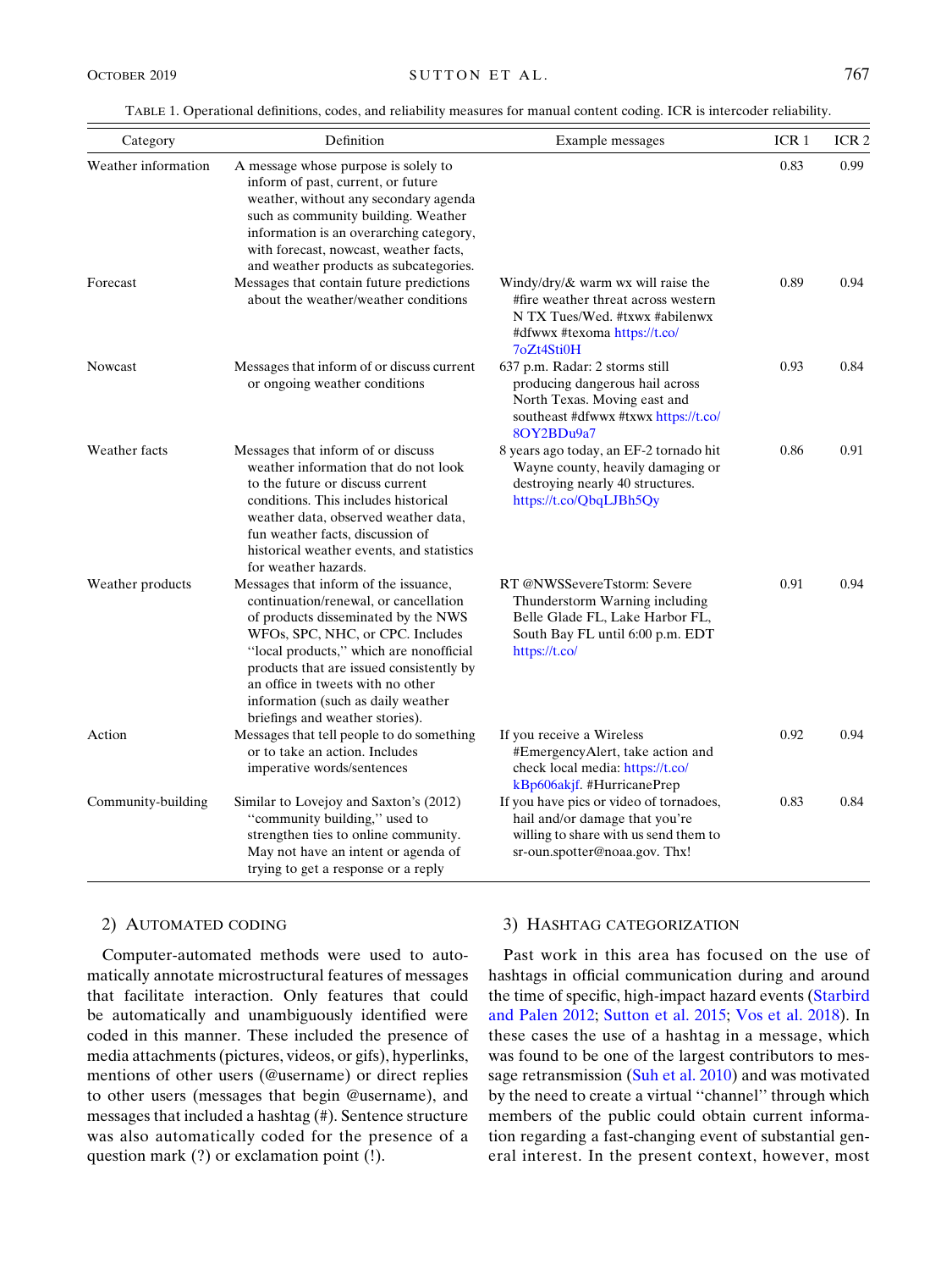<span id="page-5-0"></span>

| Hashtag category | Definition                                                                                        | Examples                                  | No. of unique<br>hashtags | No. of<br>messages |
|------------------|---------------------------------------------------------------------------------------------------|-------------------------------------------|---------------------------|--------------------|
| Location         | Includes locations (states/regions etc.) and<br>acronyms to refer to a location and weather       | #california #wawx (Washington<br>weather) | 181                       | 4796               |
| Ordinary weather | Nouns/adjectives related to quotidian<br>weather events                                           | #sunshine #warm #cold                     | 52                        | 230                |
| Campaign         | Preparation, safety, or awareness related<br>campaigns                                            | #tornadosafety #stormready<br>#awareness  | 45                        | 252                |
| Organization     | NWS-related hashtags, naming of another<br>office, or another organization or<br>event/conference | #NWS #NHC #NOAA                           | 34                        | 86                 |
| Time related     | Hashtags relating to seasons, days of the<br>week, months, and national and other<br>holidays     | #sunrise #May<br>#memorialday2016         | 35                        | 102                |
| Extreme weather  | Nouns/adjectives relating to extreme weather<br>events                                            | #hurricane #supercells<br>#flashflood     | 19                        | 77                 |
| Named events     | Hashtags relating to specific, named weather<br>events                                            | #Bonnie #Colin #Bertha                    | 9                         | 62                 |
| Miscellaneous    | Hashtags having few other shared categories                                                       | #pumice #kiteboarders #mars               | 126                       | 234                |

TABLE 2. Hashtag coding features.

communication does not involve response to named, high-impact events, and inspection of the message corpus revealed a much wider diversity of uses for hashtags. To account for the possibility that different types of hashtags have different effects on message retransmission, we conducted additional content analyses of hashtags employing a thematic categorization scheme to determine variation in hashtag use over time. For the hashtag categories, two researchers separately coded the 501 unique hashtags in the dataset for one of seven categories; any disagreements that emerged in this process were resolved through discussion resulting in mutual agreement. The categories included location (#northeast), ordinary/everyday weather descriptors (#rain), campaigns (#floodsafety), organization (#NWS), time (#summer), extreme weather (#hurricane), and named events (#Colin). Hashtags that did not fit into one of these categories were coded as ''miscellaneous.'' Once unique hashtags were identified, computerassisted methods were used to automatically identify hashtags that appeared in each message. Hashtag categories are mutually exclusive (i.e., each hashtag was coded for only one category); however, messages could contain more than one hashtag and, thus, could be coded as containing more than one hashtag type.

Operational definitions for hashtag codes, descriptive information, and examples are provided in [Table 2](#page-5-0).

#### b. Data analysis

The outcome variable, message passing, was operationalized as the number of times a message was retweeted or passed on, with the core question of our analyses being what engagement content and microstructure predict message passing. As is typical of Twitter messages, many NWS messages were not retweeted, with most retweeted messages being passed on a very small number of times. However, some messages are retweeted many times, resulting in a highly skewed retweet distribution [mean = 7.6, median = 4, mode = 0  $(22.7\% \text{ of all messages})$ , standard deviation = 16, skewness = 18.9, kurtosis = 824.84]. To account for this, we conducted our analysis using a mixed-effects negative binomial model [\(Hilbe 2011](#page-12-12)); preliminary analyses showed that additional zero-inflation was not present (net of what the negative binomial model already produces), and hence we did not employ it here. All analyses were conducted in R with the MASS and glmmADMB packages ([Skaug et al. 2010](#page-12-13); [R Core Team](#page-12-14) [2016;](#page-12-14) [Venebles and Ripley 2002\)](#page-13-9).

To control for contextual factors unrelated to message content and microstructure, we included the month, the day of the week, and the hour (in local time) a message was sent, using random effects ([Venebles and Ripley 2002\)](#page-13-9). We also controlled for the account sending the message using per-account random effects, and the number of followers each account had at the time the message was sent using fixed effects [\(Venebles and Ripley 2002\)](#page-13-9). (We note that, in particular, these effects control for any account-specific tendency for messages to be retweeted at higher or lower rates, net of other message features.) Fixed effects were used for all other variables. To compare the effect of message content and microstructure on engagement during threat and nonthreat time periods, we included an interaction term for each message-related variable. Variables unrelated to the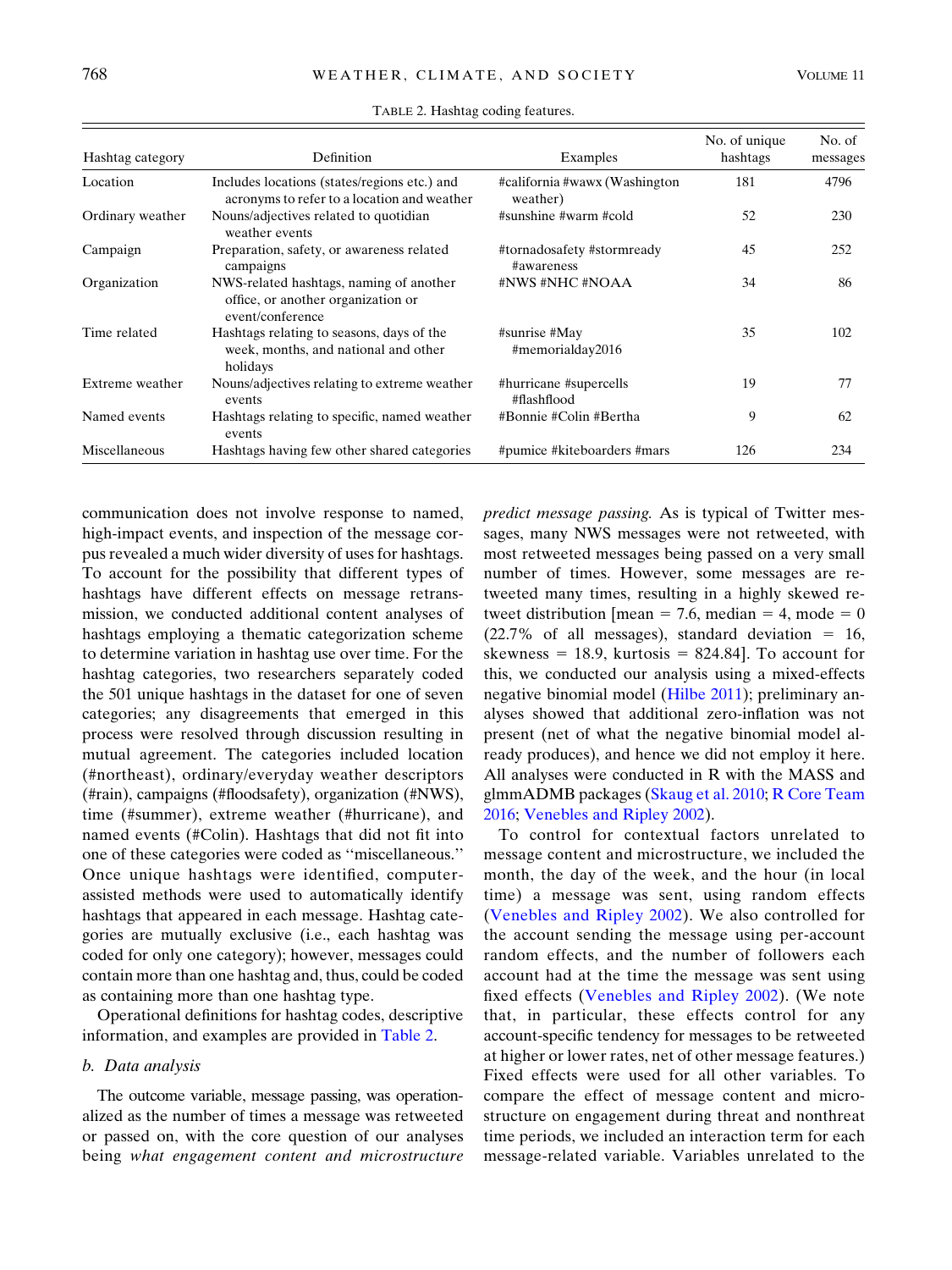<span id="page-6-0"></span>

| re originated from, the hour, day of week, and month that the me<br>significant. Note: This model controls for the account the messag<br>ίé.<br>CALC TIONIC IS OF WO<br>こう かいへいかい こう<br>$\frac{1}{2}$ |
|-------------------------------------------------------------------------------------------------------------------------------------------------------------------------------------------------------|
|                                                                                                                                                                                                       |

|                           |          | Exponentiated                 | Standard                     |                  |                                           |                                             | Exponentiated                | Standard              |              |
|---------------------------|----------|-------------------------------|------------------------------|------------------|-------------------------------------------|---------------------------------------------|------------------------------|-----------------------|--------------|
|                           | Estimate | beta                          | error                        | Significance     | Threat interaction                        | Estimate                                    | beta                         | error                 | Significance |
| Intercept                 | $-4.91$  | 0.01                          | 1.36                         | ***              | Threat period                             | $-0.06$                                     | 0.95                         | 0.28                  | SN           |
| Microstructural features  |          |                               |                              |                  | Threat interactions                       |                                             |                              |                       |              |
| Follower count            | 0.68     | 1.97                          | 0.14                         | $***$            | Follower count $\times$ threat            | $-0.01$                                     | 0.99                         | 0.03                  | SN           |
| Including hyperlink       | $-0.27$  | 0.77                          | 0.04                         |                  | Including hyperlink $\times$ threat       |                                             | 1.29                         | 0.07                  |              |
| Including media           | 0.50     |                               |                              | $***$            | Including media × threat                  | $0.25$<br>0.09                              |                              |                       | $X^*$        |
| Including mention         | $-0.37$  | $1.65$<br>0.69                | 0.03                         | $***$            | Including mention $\times$ threat         | $-0.38$                                     | 1.09                         | 83285<br>000385       |              |
| Including question (?)    | $-0.06$  | 0.94                          | 0.05                         | $S_{\rm N}$      | Including question $(?) \times$ threat    | $0.32$<br>0.32<br>0.64                      | $1.36$<br>$1.37$             |                       | SN           |
| Including exclamation (!) | $-3.92$  | $\frac{1.17}{0.02}$           | 0.03                         | $***$            | Including exclamation $(!) \times$ threat |                                             |                              |                       | $**$         |
| Reply                     |          |                               | 0.10                         | ***              | Reply $\times$ threat                     |                                             |                              |                       | $**$         |
| Message content           |          |                               |                              |                  | Threat interactions                       |                                             |                              |                       |              |
| Instruction/action        | 0.17     | 1.18                          | 0.03                         | $***$            | Instruction/action $\times$ threat        |                                             |                              | 0.07                  | SN           |
| Community                 | 0.19     |                               |                              | $***$            | Community $\times$ threat                 | $-0.18$<br>$-0.33$                          | $\frac{883775}{0071}$        | 88<br>0.07<br>0.08    | $\ast$       |
| Product                   | $-0.07$  | $\frac{12}{0}$ $\frac{34}{1}$ | 555<br>255                   | $S_{\mathbf{N}}$ | Product X threat                          |                                             |                              |                       |              |
| Facts                     | 0.29     |                               |                              | $**\ast$         | Facts $\times$ threat                     |                                             |                              |                       |              |
| Forecast                  | $-0.11$  | 0.90                          | 0.03                         | ***              | Forecast $\times$ threat                  | $\begin{array}{c} 0.12 \\ 0.01 \end{array}$ |                              |                       | <b>222*</b>  |
| Nowcast                   | $-0.16$  | 0.86                          | $\frac{0.03}{0.03}$          | $***$            | Nowcast × threat                          | $0.09$<br>0.14                              | $\frac{1.15}{1.15}$          | 0.05                  |              |
| Location                  | $-0.04$  | 0.96                          |                              | SN               | Location × threat                         |                                             |                              |                       |              |
| Hashtag codes             |          |                               |                              |                  | Threat interactions                       |                                             |                              |                       |              |
| #Ordinary weather         | $-0.08$  | 0.92                          | 0.06                         |                  | #Ordinary weather $\times$ threat         | $-0.22$                                     | 0.80                         | 0.13                  | SN           |
| #Campaign                 | $-0.05$  |                               |                              |                  | #Campaign × threat                        | $-0.35$                                     |                              |                       | $\ast$       |
| #Organization             | $-0.21$  |                               |                              | 222              | #Organization × threat                    | $\begin{array}{c} 0.05 \\ 0.09 \end{array}$ |                              |                       |              |
| #Time related             | 0.19     |                               |                              | $\ast$           | $\#Time$ related $\times$ threat          |                                             |                              |                       |              |
| #Extreme weather          | 0.04     | 9811310<br>0811310            | 0.01<br>0.00<br>0.01<br>0.12 | SN               | $#Extreme$ weather $\times$ threat        | $-0.05$                                     | 0.70<br>1.05<br>1.09<br>0.94 | 14<br>0200212<br>0200 | <b>22222</b> |
| #Named events             | 0.74     |                               |                              | $***$            | $\#$ Named events $\times$ threat         | $-0.06$                                     |                              |                       |              |
| #Miscellaneous            | $-0.04$  | 0.96                          | 0.06                         | SN               | #Miscellaneous × threat                   | 0.25                                        | 1.28                         | 0.15                  |              |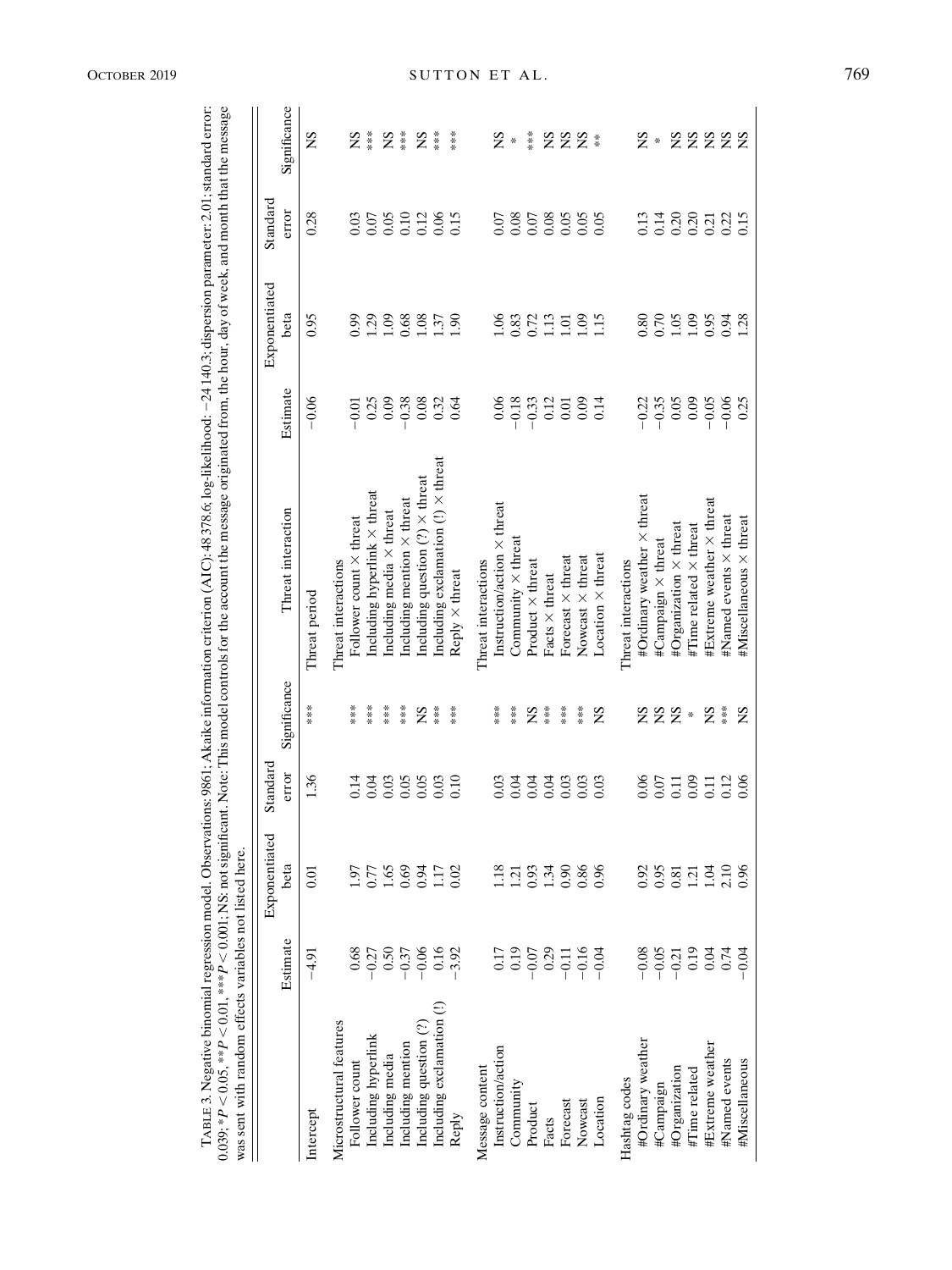<span id="page-7-0"></span>

FIG. 1. Message content features are shown with their corresponding model estimates, which here represent the expected log count of message passing. Green bars indicate features that positively impact message passing while red bars indicate features that negatively impact message passing. Solid colored bars represent the feature in the nonthreat period while cross-hatched bars represent features during a threat period. Brackets indicate a feature that differs significantly between nonthreat and threat periods, with \*\*\*p  $\leq 0.001$ , \*\*p  $\leq 0.01$ , and  $*_{p} \leq 0.05$ .

message itself (e.g., account, time of day) were held constant.

#### 3. Results

Our model [\(Table 3](#page-6-0)) indicates that similar message design features influence message passing in both threat and nonthreat period and, in general, they do so in similar ways. In addition, as predicted by the Risk Communication on Social Media framework [\(Vos et al.](#page-13-3) [2018\)](#page-13-3), message passing is also influenced by the network of followers attached to the account, the organization sending the message, and the timing of the message. In terms of the message content and interaction variables, the model shows similar results for both threat and nonthreat periods. However, in some cases, the difference between threat and nonthreat periods is statistically significant. To interpret these findings, we provide a frequency interpretation based on the exponentiated beta coefficients ([Hilbe 2011\)](#page-12-12).

In our analyses, the main effect for each message feature indicates the impact of that feature on the log of the expected retweet rate in the nonthreat period. Interactions of ''threat'' with such features indicate the difference in the corresponding effect for threat periods, net of the nonthreat baseline; a significant interaction hence indicates a statistically significant tendency

for the influence of the corresponding message feature to be different in threat versus nonthreat periods. In our discussion (below) and in Figs.  $1-3$ , we combine these to show the net effect of each message feature on retweet rates in the threat and nonthreat periods (respectively).

## a. Message content

Two types of engagement content (weather facts and instruction/action) increased message passing in both nonthreat and threat periods (see [Fig. 1](#page-7-0)). Including weather facts in a message significantly increased message passing regardless of whether the message was posted during a threat or nonthreat period (52% and 34%, respectively). Similarly, the inclusion of instruction/action content and information significantly increased message passing (25% in threat periods and 18% in nonthreat periods). In the both cases, the difference between message passing in threat and nonthreat periods was not significant.

Two types of engagement content have significant effects on decreased message passing during nonthreat periods but did not have a significant effect in threat periods. The inclusion of forecast information decreased message passing by 10% in nonthreat periods, holding all other variables constant. Nowcast information or updates on ongoing weather-related events, decreased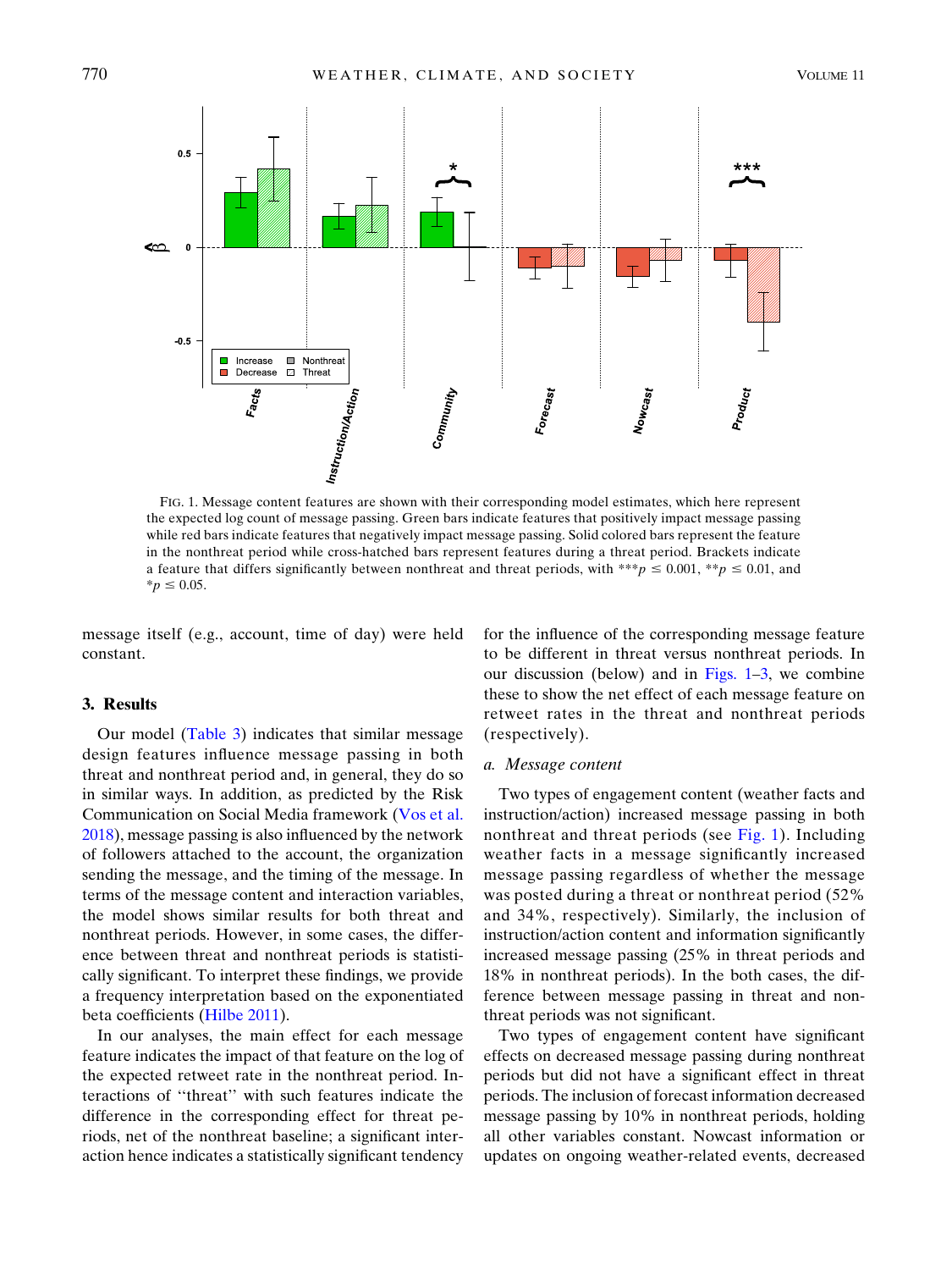<span id="page-8-0"></span>

FIG. 2. As in [Fig. 1,](#page-7-0) but model estimates for structural features.

message passing by 14% in nonthreat periods. In both cases, the difference between message passing in threat and nonthreat periods was not significant.

Two engagement content variables demonstrated significant differences in message passing during threat versus nonthreat periods. Community-building content significantly increased message passing by 21% in nonthreat periods; however, the effect of this variable decreased during threat periods to a nonsignificant effect, and the difference between the two time periods was significant. Similarly, message passing for weather product information significantly decreased in threat periods, compared to the baseline of nonthreat periods. During the nonthreat period, weather product information did not have a significant effect on the message passing; however, during threat periods, weather product information significantly decreased message passing by 32%.

## b. Message structure

Structural features influenced message passing in both threat and nonthreat periods. Two of these features (including a visual media element, a microstructural feature of Twitter, and sentence structure, using an exclamation point) increased message passing (see [Fig. 2\)](#page-8-0) in both threat and nonthreat periods. Visual media elements like an image or video significantly increased message passing (80% in threat and 65% in nonthreat); the difference between the two periods was not significant. Using an exclamation point (!) also increased message passing in both threat and nonthreat periods (64% and 17%, respectively), with the threat period effect being significantly higher than the effect on messages not posted in threat periods.

Four message structure features (one sentence structure and three microstructure) either decreased message passing or did not significantly influence message passing. Using a question mark (?) decreased message passing by 6% in nonthreat periods; in threat periods, this message strategy did not significantly influence message passing. The difference between the two periods was not significant. Directly responding to another user (@Reply) substantially decreased message passing in both threat (96%) and nonthreat (98%) periods; in addition, the difference between the two periods was significant. Mentioning another user in the text of a message (@Mention) also decreased message passing. During nonthreat periods, this strategy decreased message passing by 31%; in threat periods, this strategy decreased message passing by 53%; the difference between the two periods is statistically significant. Finally, using hyperlinks significantly decreased message passing in nonthreat periods by 33%; however, during threat periods, the variable did not significantly influence message passing. This change in message passing during threat periods was significantly different from nonthreat periods.

#### c. #Hashtag features

Most types of #hashtags do not significantly influence message passing in threat or nonthreat periods and the difference between periods is minimal (i.e., nonsignificant;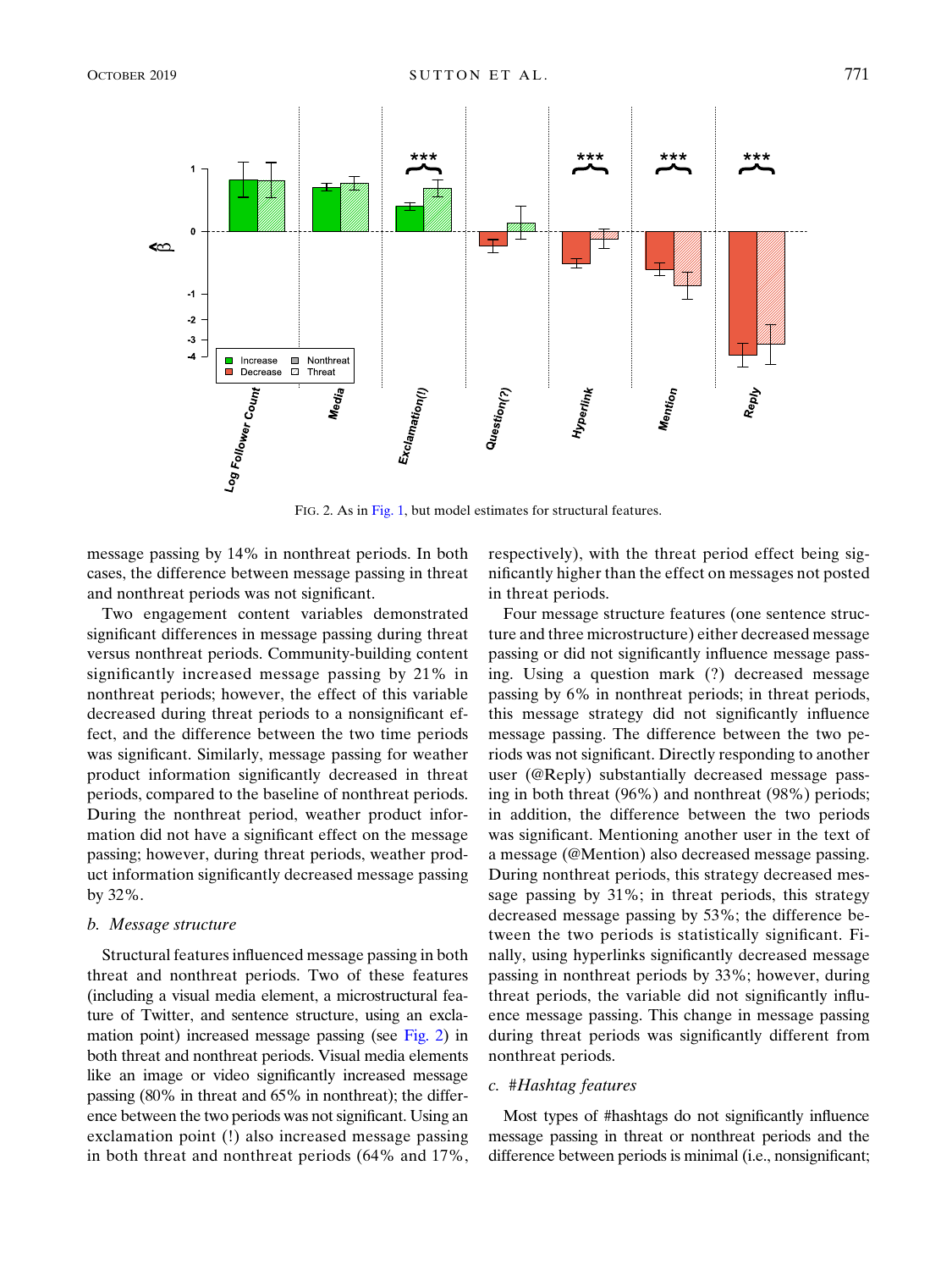<span id="page-9-0"></span>

FIG. 3. As in [Fig. 1](#page-7-0), but model estimates for hashtag features.

see [Fig. 3\)](#page-9-0). The clear exception to this observation are hashtags related to named events, like #Bonnie. In both threat and nonthreat periods, named event hashtags increased message passing (110% and 99%, respectively); the difference between the two periods is nonsignificant.

The two hashtag types that show significant differences in their influence in threat and nonthreat time periods are campaign and location hashtags. Campaign hashtags, such as #tornadosafety, do not significantly influence message passing in nonthreat periods but do (negatively) influence message passing during threat periods. During threat periods, using campaign hashtags decreases message passing by 33.5%. Location hashtags do not significantly influence message passing in threat or nonthreat periods. However, the differences in influence between time periods are significant. This is likely because the direction of the nonsignificant findings is negative for nonthreat time periods and positive for threat periods; put another way, our data suggest that the impact of location hashtags is higher in threat versus nonthreat periods, but we lack the statistical power needed, that is, the number of observations necessary to reliably determine whether it is the higher of two positive effects, the less negative of two negative effects, or whether the effects go in different directions (as their point estimates would suggest).

Two hashtag types had a significant influence during one time period, no influence during the other time period, and did not exhibit a significant difference between time periods. During nonthreat time periods,

including a time-related hashtag (e.g., #memorialday2016) increased message passing by 21%. However, the influence during threat time periods was nonsignificant, and the difference between the two time periods was nonsignificant. Hashtags related to ordinary weather significantly decreased message passing during threat time periods by 27% but did not have a significant influence during nonthreat time periods. The difference between the two time periods is not significant.

# 4. Discussion

Organizational engagement on social media can be fostered by the type of information included in the message and the microstructural features that facilitate message interaction. Previous research demonstrated that engagement practices used by WFOs differ based upon the time period during which messages are sent. In this research, we identify which practices lead to the behavioral outcome of message passing in threat and nonthreat periods. We find that some message content types—weather facts and action messages have consistent effects of increasing message passing in both time periods. The behavioral response of message passing for these two content categories, especially during the threat period, suggests that audiences are drawn to and engage with content that is not only instructive [\(Sellnow-Richmond et al. 2018](#page-12-15)) but also helps to normalize or emphasize the threat by comparing it with previous experience ([Keller et al. 2006](#page-12-16)). Importantly, weather facts may provide audiences with points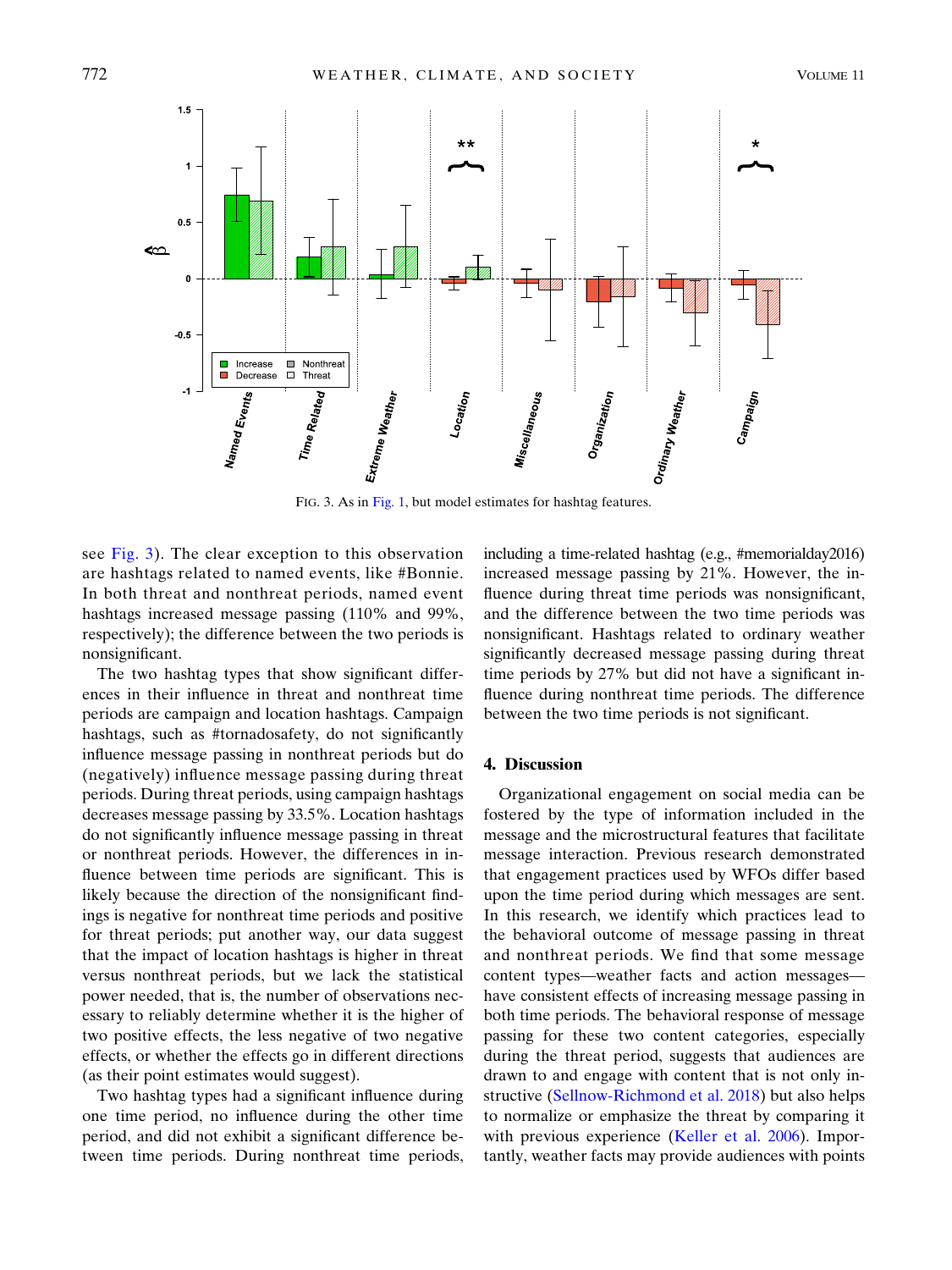of comparison, anchoring them to memorable events that can help them to assess their current level of risk [\(Finucane et al. 2000\)](#page-12-17).

We also find that forecast and nowcast messages have consistent effects on decreasing message passing in both time periods. While providing this kind of daily weather information is key to the mission of WFOs, this does not necessarily lead to enhanced retransmission online. One potential explanation is that these messages may be used primarily by readers to satisfy their own curiosity or for personal planning purposes (e.g., deciding what to wear, or whether to bring an umbrella to work) and such individualistic use cases neither require nor motivate information sharing. While perhaps surprising that this would continue to be true during threat periods, scholars and weather forecasters must remember that the ''typical'' threat is still a fairly quotidian, or ordinary, kind of event with which the affected community is highly experienced (e.g., a thunderstorm). As a result, audience members may have little of the ''cognitive unclarity'' ([Allport and Postman](#page-12-9) [1947\)](#page-12-9) that would motivate extensive message passing. This situation is quite different from the disaster-based settings that have been the focus of much prior work in this area [\(Starbird and Palen 2012](#page-13-8); [Sutton et al. 2015;](#page-13-2) [Vos et al. 2018\)](#page-13-3), where the impacted community typically has substantial uncertainty regarding the evolving threat and where passing information to others has potential social value; determining the threat level at which a community transitions from "individual relevance'' of messages to seeing them as ''socially relevant'' would seem to be an interesting problem for further research.

We also find that, whereas community building increases message passing in nonthreat periods and decreases message passing in threat periods (as might be expected from first principles), weather products that communicate information about hazard likelihood and impact decrease message passing in threat periods. While the RCSM model postulates that content describing threat severity and impact positively affect message passing ([Sutton et al. 2015](#page-13-2); [Vos et al. 2018\)](#page-13-3), recent research on social media engagement practices on Twitter shows that WFOs increase the number of product messages sent during the threat period [\(Olson](#page-12-2) [et al. 2019\)](#page-12-2). As a result, a saturation or dilution effect may occur, similar to that observed by [Caplow \(1947\)](#page-12-18) in the context of rumoring during military operations. If message saturation during threat periods indeed reduces the tendency of readers to pass important warning information to others, then WFO practices designed to meet the NWS mission of informing the public about impending weather threats may be able to obtain improved results by incorporating other features that enhance retransmission. For example, of the 1218 messages in our corpus that contain product content, only 99 include action/instruction. Action/instruction is a consistent predictor of message passing [\(Sutton et al.](#page-13-2) [2015;](#page-13-2) [Vos et al. 2018](#page-13-3)). A somewhat larger number, 721, include visual images, which also enhance transmission. Since the inclusion of instructional content has the added benefit of helping message receivers to make decisions on actions that can be taken to protect themselves and others ([Frisby et al. 2014,](#page-12-19) [2013\)](#page-12-20), incorporating it more widely could enhance both message relevance and message reach. More generally, another possibility is that the current weather products, which were designed before the advent of social media, are not ideally suited to social media and could be adjusted to provide better resonance with an online audience.

Message microstructure affects audience engagement through message passing as well. Consistent with prior research, we find that attaching a visual image to a written message increases message passing in both threat and nonthreat periods. In addition, changing the structure of the message itself to include an exclamation point, either for emphasis or to suggest the use of an imperative voice, increases message passing. Some scholars have found, however, that the use of exclamation points can negatively affect perceptions of credibility of the message sender ([Castillo et al. 2013](#page-12-21)) suggesting that sentence syntax should be reserved for times when there is a clear need to communicate the severity of a threat. While neither of these structural changes affect dialogue (two-way communication), they do serve to gain audience attention in a very busy information environment. In direct contrast, message features that are designed to increase two-way interaction (questions, direct @replies, @mentions, and the inclusion of a hyperlink) decrease message passing among audiences in both threat and nonthreat periods. This finding is particularly important for WFOs and other organizations considering their strategic use of communication technologies to note. If the goal of communication is to amplify messages through message passing in order to reach a broader audience, the use of interactive features available on social media may have limited success. However, if the goal is to engage oneon-one with members of an audience, cultivate relationships, or demonstrate direct communication with constituents, interactive features have the potential to facilitate this outcome.

Our findings regarding the use of keyword hashtags also have important implications for message passing in threat and nonthreat periods. Prior research has focused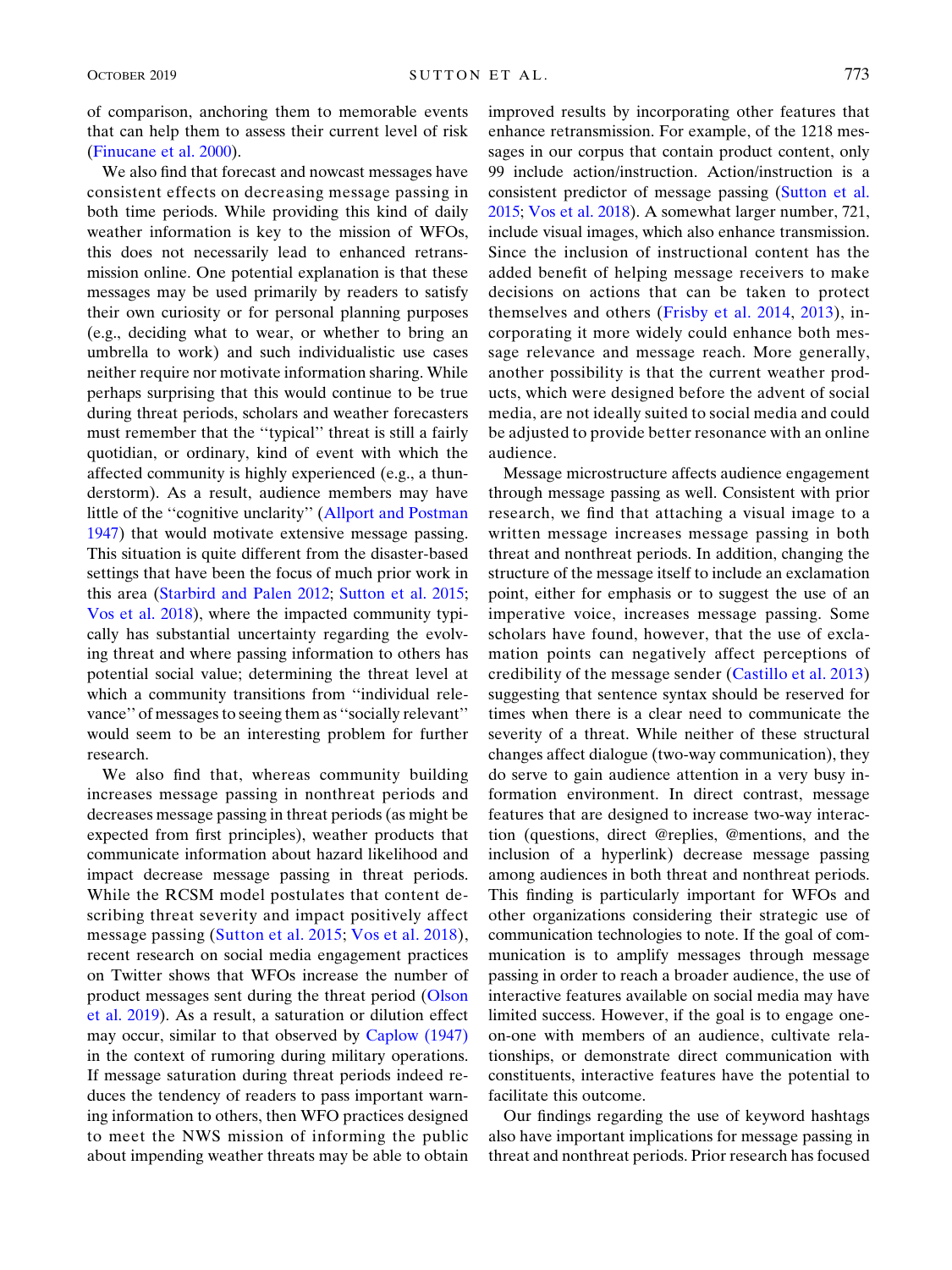on topical, event-based hashtags during the period of imminent and ongoing threat for events of significant social disruption [\(Sutton et al. 2015](#page-13-2); [Vos et al. 2018](#page-13-3)). In more routine contexts, hashtags may be used in many other ways, and their function of creating an emergent ''channel'' through which information seekers can learn about a specific event may be less important ([Bruns and Burgess 2011\)](#page-12-22). Our findings here bear out the notion that this difference is consequential. As with our prior work, we find in this study that the use of hashtags that characterize or capture a particular event as it is unfolding increases the likelihood of message passing. This phenomenon is especially apparent in threat periods, but it continues in nonthreat periods after the advisory, watch, or warning has been lifted. This suggests an ongoing interest among audience members long past the period of risk and threat into the aftermath of storms and other weather phenomena. However, we also find that there are some hashtags that have a negative effect on message passing. Importantly, we see that campaigns, traditionally used to promote some sort of educational initiative, do not actually appear to increase message passing. This suggests that keyword hashtags are filling a different purpose in this case. As noted, hashtags can function to make it possible for audience members to find content that is relevant to a particular context or time period [\(Bruns and](#page-12-22) [Burgess 2011](#page-12-22)). In the case of campaigns, which can be sporadic or ongoing, the use of a consistent hashtag, employed by multiple communicators, can increase visibility of the campaign, or may serve as a marker or reminder for audiences, helping them to recall information later [\(Bruns et al. 2016](#page-12-23)). However, such usage of hashtags to facilitate the ''push'' of messages to readers who may or may not want them—and who may even recognize that they are being ''pushed'' to by the presence of the hashtag—is very different from the hashtags that help users successfully "pull" information about a flood, wildfire, or other critical hazard that is directly affecting their community. In the latter case, messages successfully located by means of the hashtag may be widely shared, while in the former, the unlooked-for hashtag may at best become a mental marker (or ''brand'') for an accidentally encountered campaign. While these hashtags may have other useful effects (as noted above), our data do not support the contention that such hashtags will themselves lead readers to pass such messages to others.

#### 5. Conclusions and future research

Engagement can be thought of as long-term communication on social media among public science-based organizations like the National Weather Service. In different time periods and different contexts, objectives may shift from one-way communication to alert and inform public audiences to two-way communication that facilitates ongoing interaction. While enhancing message passing is only one of many possible objectives, it can nevertheless be important for facilitating widespread dissemination of messages and for generating multiple exposures (ideally from trusted sources) to messages requiring an active response. Our analyses show that many communication practices currently employed by NWS offices do have substantial effects on message passing, and that these can—but do not always—differ in threat versus nonthreat periods. To increase the reach of Twitter messages, our findings suggest that risk communicators should include action-oriented message content, attach visual images, and share weather facts that call to mind historical events. While the use of exclamation marks will help messages to stand out, offices should consider using this strategy sparingly to call attention to the severity of a threat or seriousness of the actions being promoted. There are also many engagement practices that we do not find to increase message passing, such as posting messages that include forecast, nowcast, and weather product content, directing messages to other users, or including a hyperlink. Weather forecasters may have many good reasons to employ messages with such features but doing so may impose a cost with respect to message passing. Where offsetting the retransmission cost is desirable, incorporating factors found to enhance transmission (such as actionable information and visual imagery) may prove effective.

In this paper, we have focused on information amplification and message passing within a diverse group of 12 WFOs, investigating what message content and message structures influence message sharing on Twitter during nonthreat and threat periods. Clearly, additional behavioral responses warrant further investigation, including how engagement practices affect account follower numbers, how two-way communication facilitates trust, and how messages inspire action among those who are at risk. Additional features of messages would also benefit from deeper analysis, such as the coding and quantification of images as objects and what they represent to online audiences. Future research should also consider how images are processed and interpreted by audiences, especially those that contain probabilistic hazard information and accompany weather products. Such lines of inquiry could lead to improved message design and social media strategies that can be implemented across organizations.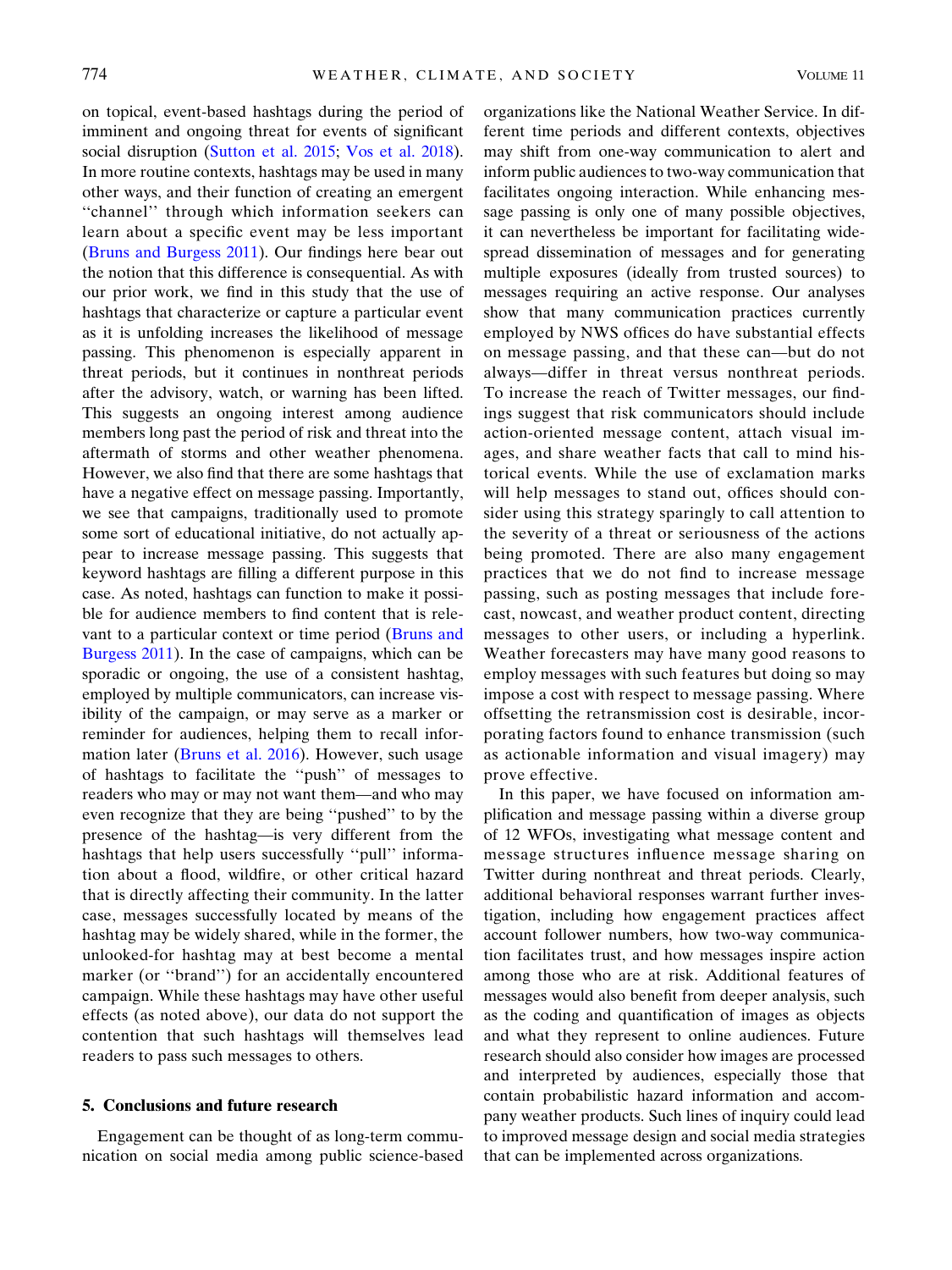Furthermore, while the 12 WFOs represent varied geographical areas and populations exposed to a variety of hazard types that occur seasonally, this particular sample did not include coastal meteorological events, such as hurricane, severe winter weather, such as blizzard, or tornado outbreaks. Nor did we examine how communication strategies may differ between threats that include long-term lead-up in contrast with shortfuse events. This suggests that future research could expand upon the current work to include a wider variety of WFOs, hazard types, and times of year as well as the populations at risk.

Finally, this work demonstrates that the broader context in which messages are posted to social media can have important effects on how audiences engage with those messages. While some features operate similarly from one context to another, others can vary both quantitatively and qualitatively over time. Choosing the right strategy to enhance Twitter message passing—or to achieve any other engagement goal—requires adapting to the circumstances at hand, rather than seeking ''one weird trick'' that will work in any occasion.

Acknowledgments. This research was supported by the National Science Foundation program on Infrastructure Management for Extreme Events (CMMI-IMEE 1536347 and CMMI-IMEE 1536319). Its contents are solely the responsibility of the authors and do not necessarily represent the official views of NSF.

#### **REFERENCES**

- <span id="page-12-9"></span>Allport, G. W., and L. Postman, 1947: The Psychology of Rumor. Henry Holt, 247 pp.
- <span id="page-12-5"></span>Bail, C. A., 2016: Emotional feedback and the viral spread of social media messages about autism spectrum disorders. Amer. J. Public Health, 06, 1173–1180, [https://doi.org/10.2105/](https://doi.org/10.2105/AJPH.2016.303181) [AJPH.2016.303181](https://doi.org/10.2105/AJPH.2016.303181).
- <span id="page-12-22"></span>Bruns, A., and J. E. Burgess, 2011: The use of Twitter hashtags in the formation of ad hoc publics. Proc. Sixth European Consortium for Political Research General Conf. 2011, Reykjavik, Iceland, ECPR, [https://ecpr.eu/Filestore/PaperProposal/](https://ecpr.eu/Filestore/PaperProposal/90279979-25e8-4090-bd32-2e3cf8ee0c10.pdf) [90279979-25e8-4090-bd32-2e3cf8ee0c10.pdf.](https://ecpr.eu/Filestore/PaperProposal/90279979-25e8-4090-bd32-2e3cf8ee0c10.pdf)
- <span id="page-12-23"></span>——, B. Moon, A. Paul, and F. Munch, 2016: Towards a typology of hashtag publics: A large-scale comparative study of user engagement across trending topics. Commun. Res. Pract., 2, 20–46, [https://doi.org/10.1080/22041451.2016.1155328.](https://doi.org/10.1080/22041451.2016.1155328)
- <span id="page-12-18"></span>Caplow, T., 1947: Rumors in war. Soc. Forces, 25, 298–302, [https://](https://doi.org/10.1093/sf/25.3.298) [doi.org/10.1093/sf/25.3.298](https://doi.org/10.1093/sf/25.3.298).
- <span id="page-12-21"></span>Castillo, C., M. Mendoza, and B. Poblete, 2013: Predicting information credibility in time-sensitive social media. Internet Res., 23, 560–588, [https://doi.org/10.1108/IntR-05-2012-0095.](https://doi.org/10.1108/IntR-05-2012-0095)
- <span id="page-12-1"></span>Dhanesh, G. S., 2017: Putting engagement in its PRoper place: State of the field, definition and model of engagement in public relations. Public Relat. Rev., 43, 925–933, [https://doi.org/](https://doi.org/10.1016/j.pubrev.2017.04.001) [10.1016/j.pubrev.2017.04.001.](https://doi.org/10.1016/j.pubrev.2017.04.001)
- <span id="page-12-17"></span>Finucane, M. L., A. Alhakami, P. Slovic, and S. M. Johnson, 2000: The affect heuristic in judgments of risks and benefits. J. Behav. Decis. Making, 13, 1–17, [https://doi.org/](https://doi.org/10.1002/(SICI)1099-0771(200001/03)13:1<1::AID-BDM333>3.0.CO;2-S) [10.1002/\(SICI\)1099-0771\(200001/03\)13:1](https://doi.org/10.1002/(SICI)1099-0771(200001/03)13:1<1::AID-BDM333>3.0.CO;2-S)<1::AID-BDM333> [3.0.CO;2-S](https://doi.org/10.1002/(SICI)1099-0771(200001/03)13:1<1::AID-BDM333>3.0.CO;2-S).
- <span id="page-12-6"></span>Fraustino, J. D., B. F. Liu, and Y. Jin, 2012: Social media use during disasters: A review of the knowledge base and gaps. Human Factors/Behavioral Sciences Division, Science and Technology Directorate, 39 pp., [https://www.start.umd.edu/sites/default/](https://www.start.umd.edu/sites/default/files/files/publications/START_SocialMediaUseduringDisasters_LitReview.pdf) [files/files/publications/START\\_SocialMediaUseduringDisasters\\_](https://www.start.umd.edu/sites/default/files/files/publications/START_SocialMediaUseduringDisasters_LitReview.pdf) [LitReview.pdf.](https://www.start.umd.edu/sites/default/files/files/publications/START_SocialMediaUseduringDisasters_LitReview.pdf)
- <span id="page-12-20"></span>Frisby, B. N., D. D. Sellnow, D. R. Lane, S. R. Veil, and T. L. Sellnow, 2013: Instruction in crisis situations: Targeting learning preferences and self-efficacy. Risk Manage., 15, 250– 271, [https://doi.org/10.1057/rm.2013.7.](https://doi.org/10.1057/rm.2013.7)
- <span id="page-12-19"></span>——, S. R. Veil, and T. L. Sellnow, 2014: Instructional messages during health-related crises: Essential content for selfprotection. Health Commun., 29, 347–354, [https://doi.org/](https://doi.org/10.1080/10410236.2012.755604) [10.1080/10410236.2012.755604](https://doi.org/10.1080/10410236.2012.755604).
- <span id="page-12-12"></span>Hilbe, J. M., 2011: Negative Binomial Regression. Cambridge University Press, 553 pp.
- <span id="page-12-10"></span>Iowa State University, 2019: Iowa Environmental Mesonet. Accessed July 2017, <https://mesonet.agron.iastate.edu>.
- <span id="page-12-16"></span>Keller, C., M. Siegrist, and H. Gutscher, 2006: The role of affect and availability heuristics in risk communication. Risk Anal., 26, 631–639, [https://doi.org/10.1111/j.1539-6924.2006.00773.x.](https://doi.org/10.1111/j.1539-6924.2006.00773.x)
- <span id="page-12-11"></span>Krippendorff, K., 2011: Computing Krippendorff's alpha-reliability. University of Pennsylvania, 10 pp., [https://repository.upenn.edu/](https://repository.upenn.edu/cgi/viewcontent.cgi?article=1043&context=asc_papers)  $cgi/viewcontent.cgi?article = 1043&context = asc\_papers.$  $cgi/viewcontent.cgi?article = 1043&context = asc\_papers.$
- <span id="page-12-3"></span>Lee, N. M., and M. S. VanDyke, 2015: Set it and forget it: The oneway use of social media by government agencies communicating science. Sci. Commun., 37, 533–541, [https://doi.org/](https://doi.org/10.1177/1075547015588600) [10.1177/1075547015588600](https://doi.org/10.1177/1075547015588600).
- <span id="page-12-0"></span>Lovejoy, K., and G. D. Saxton, 2012: Information, community, and action: How nonprofit organizations use social media. J. Comput. Mediat. Commun., 17, 337–353, [https://doi.org/10.1111/](https://doi.org/10.1111/j.1083-6101.2012.01576.x) [j.1083-6101.2012.01576.x.](https://doi.org/10.1111/j.1083-6101.2012.01576.x)
- <span id="page-12-7"></span>-, R. D. Waters, and G. D. Saxton, 2012: Engaging stakeholders through Twitter: How nonprofit organizations are getting more out of 140 characters or less. Public Relat. Rev., 38, 313– 318, <https://doi.org/10.1016/j.pubrev.2012.01.005>.
- <span id="page-12-2"></span>Olson, M. K., J. Sutton, S. C. Vos, R. Prestley, S. L. Renshaw, and C. T. Butts, 2019: Build community before the storm: The National Weather Service's use of social media. J. Contingencies Crisis Manage., [https://doi.org/10.1111/1468-5973.12267.](https://doi.org/10.1111/1468-5973.12267)
- <span id="page-12-14"></span>R Core Team, 2016: R: A language and environment for statistical computing. R Foundation for Statistical Computing, Vienna, Austria, [https://www.R-project.org/.](https://www.R-project.org/)
- <span id="page-12-8"></span>Rogers, E. M., 2003: Diffusion of Innovations. 5th ed. Free Press, 576 pp.
- <span id="page-12-4"></span>Saxton, G. D., and R. D. Waters, 2014: What do stakeholders like on Facebook? Examining public reactions to nonprofit organizations' informational, promotional, and communitybuilding messages. J. Public Relat. Res., 26, 280–299, [https://](https://doi.org/10.1080/1062726X.2014.908721) [doi.org/10.1080/1062726X.2014.908721](https://doi.org/10.1080/1062726X.2014.908721).
- <span id="page-12-15"></span>Sellnow-Richmond, D. D., D. D. Sellnow, and A. M. George, 2018: An IDEA model analysis of instructional risk communication in the time of Ebola. J. Int. Crisis Risk Commun. Res., 1, 135–166, <https://doi.org/10.30658/jicrcr.1.1.7>.
- <span id="page-12-13"></span>Skaug, H. J., D. Fournier, A. Nielsen, A. Magnusson, and B. Bolker, 2010: glmmADMB? Generalized linear mixed models using AD Model Builder. R package version 0.6.5.r143, [https://](https://rdrr.io/rforge/glmmADMB/) [rdrr.io/rforge/glmmADMB/.](https://rdrr.io/rforge/glmmADMB/)